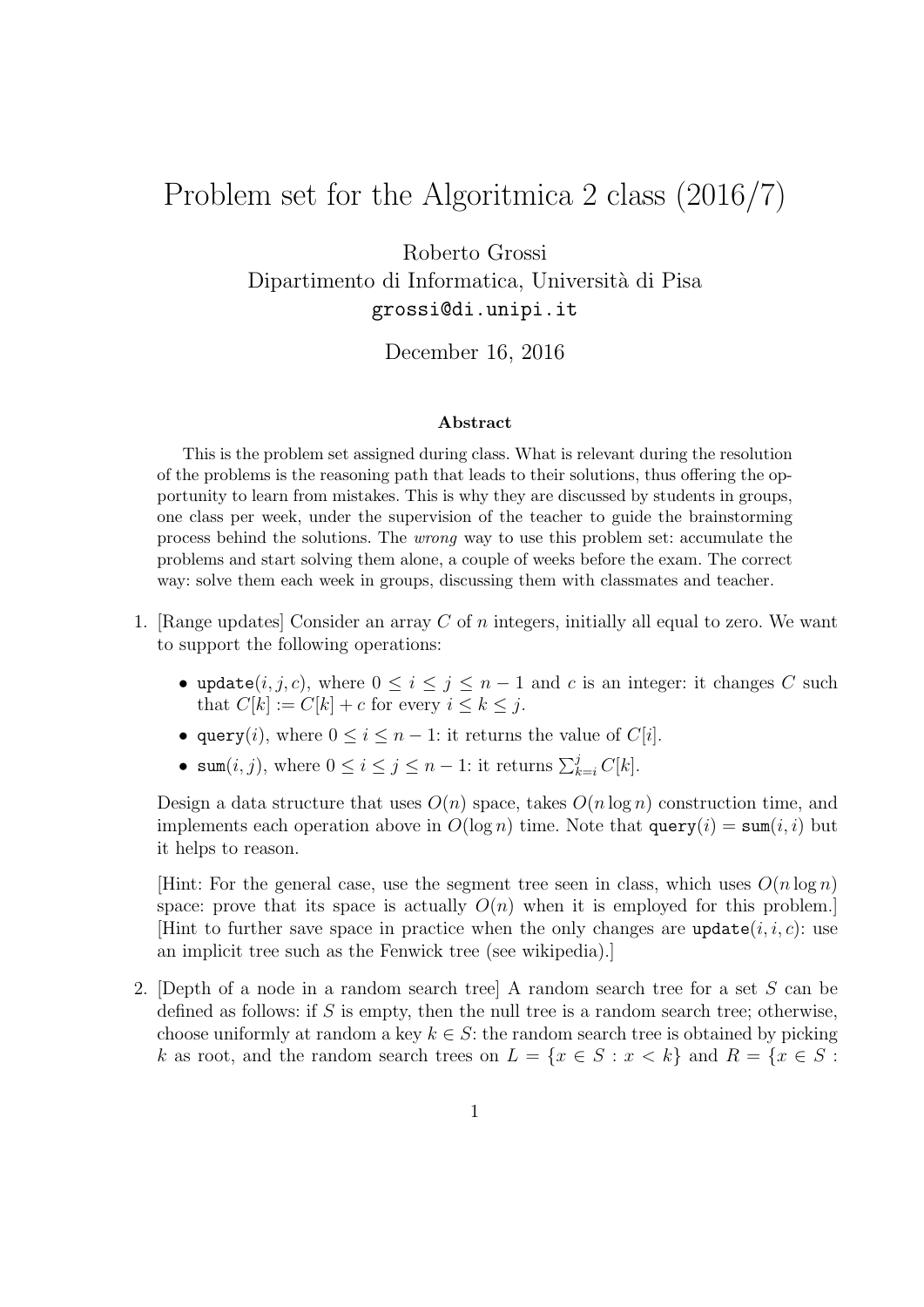$x > k$  become, respectively, the left and right subtree of the root k. Consider the randomized QuickSort discussed in class and analyzed with indicator variables [CLRS 7.3], and observe that the random selection of the pivots follows the above process, thus producing a random search tree of  $n$  nodes. Using a variation of the analysis with indicator variables, prove that the expected depth of a node (i.e. the random variable representing the distance of the node from the root) is nearly  $2 \ln n$ . Prove that the expected size of its subtree is nearly  $2 \ln n$  too, observing that it is a simple variation of the previous analysis.

Prove that the probability that the depth of a node exceeds  $c2 \ln n$  is small for any given constant  $c > 1$ . Note: the latter point can be solved with Chernoff's bounds as we know the expected value.]

- 3. [Karp-Rabin fingerprinting on strings] Given a string  $S \equiv S[0 \dots n-1]$ , and two positions  $0 \le i < j \le n-1$ , the longest common extension  $\text{lce}_{S}(i, j)$  is the length of the maximal run of matching characters from those positions, namely: if  $S[i] \neq S[j]$ then  $\texttt{lce}_S(i, j) = 0$ ; otherwise,  $\texttt{lce}_S(i, j) = \max\{\ell \geq 1 : S[i \dots i + \ell - 1] = S[j \dots j + \ell - 1] \}$  $\ell - 1$ . For example, if S = abracadabra, then  $lce_S(1, 2) = 0$ ,  $lce_S(0, 3) = 1$ , and  $lce_S(0, 7) = 4$ . Given S in advance for preprocessing, build a data structure for S based on the Karp-Rabin fingerprinting, in  $O(n \log n)$  time, so that it supports subsequent online queries of the following two types:
	- lce<sub>S</sub> $(i, j)$ : it computes the longest common extension at positions i and j in  $O(\log n)$  time.
	- equal $S(i, j, \ell)$ : it checks if  $S[i \dots i + \ell 1] = S[j \dots j + \ell 1]$  in constant time.

Analyze the cost and the error probability. The space occupied by the data structure can be  $O(n \log n)$  but it is possible to use  $O(n)$  space. [Note: in this exercise, a one-time preprocessing is performed, and then many online queries are to be answered on the fly.]

4. [Hashing sets] Your company has a database  $S \subseteq U$  of keys. For this database, it uses a hash function h uniformly chosen at random from a universal family  $\mathcal{H}$  (as seen in class); it also keeps a bit vector  $B<sub>S</sub>$  of m entries, initialized to zeroes, which are then set  $B_{S}[h(k)] = 1$  for every  $k \in S$  (note that collisions may happen). Unfortunately, the database S has been lost, thus only  $B<sub>S</sub>$  and h are known, and the rest is no more accessible. Now, given  $k \in U$ , how can you establish if k was in S or not? What is the probability of error? [Note: you are not choosing  $k$  and  $S$  randomly as the they are both given... randomization here is in the choice of  $h \in \mathcal{H}$  performed when building  $B_S$ .

Under the hypothesis that  $m \geq c |S|$  for some  $c > 1$ , estimate the expected number of 1s in  $B<sub>S</sub>$  under a uniform choice at random of  $h \in \mathcal{H}$ .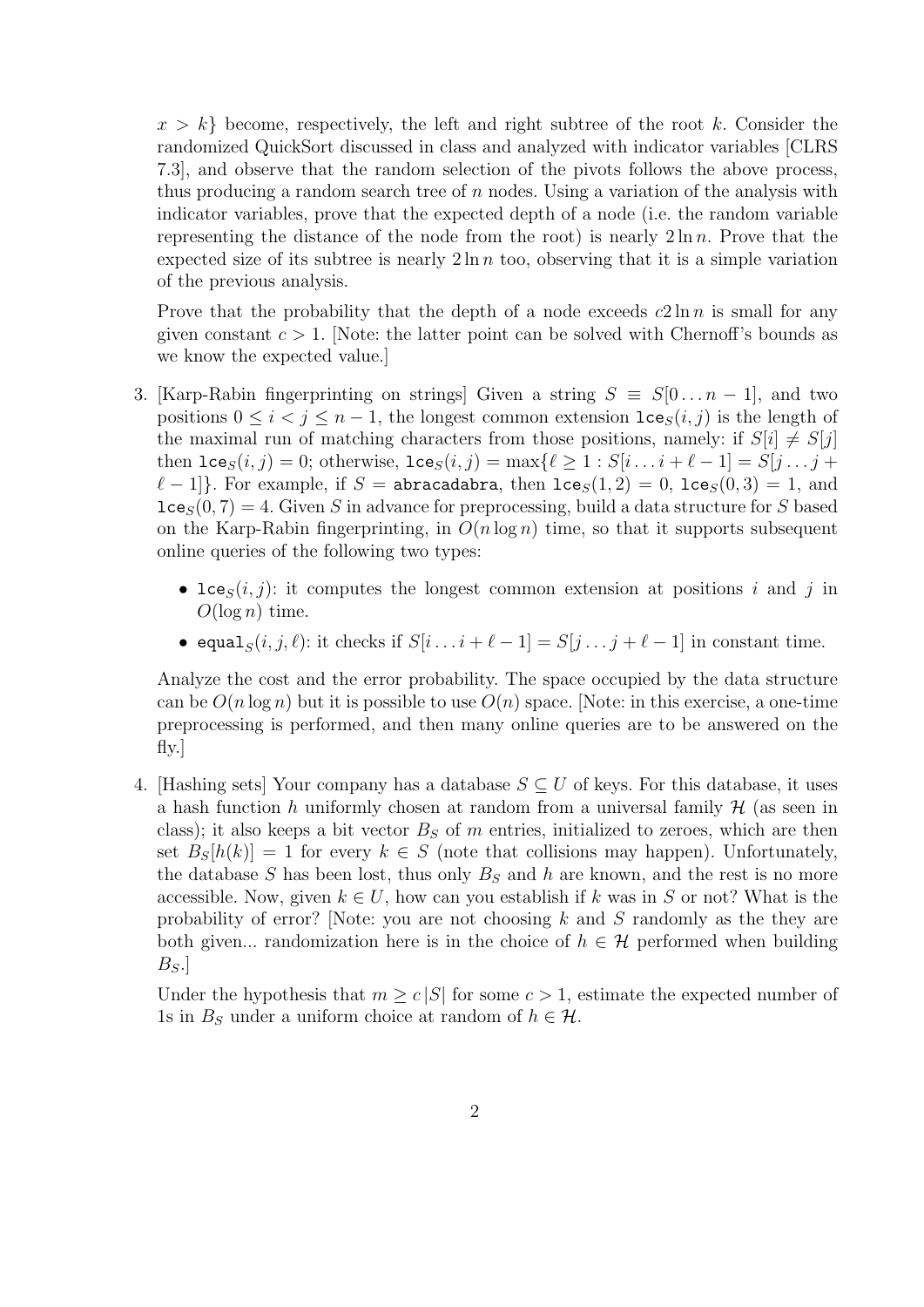5. [Family of uniform hash functions] The notion of pairwise independence says that, for any  $x_1 \neq x_2$  and  $c_1, c_2 \in Z_p$ , we have that

$$
\Pr_{h \in \mathcal{H}}[h(x_1) = c_1 \wedge h(x_2) = c_2] = \Pr_{h \in \mathcal{H}}[h(x_1) = c_1] \times \Pr_{h \in \mathcal{H}}[h(x_2) = c_2]
$$

In other words, the joint probability is the product of the two individual probabilities. Show that the family of hash functions  $\mathcal{H} = \{h_{ab}(x) = ((ax + b) \mod p) \mod m : a \in$  $Z_p^*, b \in Z_p$  (seen in class) is "pairwise independent", where p is a sufficiently large prime number  $(m + 1 \le p \le 2m)$ .

6. [Deterministic data streaming] Consider a stream of  $n$  items, where items can appear more than once. The problem is to find the most frequently appearing item in the stream (where ties are broken arbitrarily if more than one item satisfies the latter). For any fixed integer  $k \geq 1$ , suppose that only k items and counters can be stored, one item per memory cell, where each counter can use only  $O(polylog(n))$  bits (i.e.  $O(\log^c n)$  for any fixed constant  $c > 0$ : in other words, only  $b = O(k \text{ polylog}(n))$  bits of space are available. (Note that, even though we call them counters, they can actually contain any kind of information as long as it does not exceed that amount of bits.)

Show that the problem cannot be solved deterministically under the following rules: any algorithm can only use b bits, and read the next item of the stream, one item at a time. You, the adversary, have access to all the stream, and the content of the b bits: you cannot change those b bits and the past, namely, the items already read, but you can change the future, namely, the next item to be read. Since any algorithm must be correct for any input, you can use any amount of streams and as many distinct items as you want. [Hint: it is an adversarial argument based on the fact that, for many streams, there can be a tie on the items; you have to defeat any deterministic algorithm since it must work for all of these streams.]

- 7. [Special case of most frequent item in a stream] Suppose to have a stream of  $n$  items, so that one of them occurs  $> n/2$  times in the stream. Also, the main memory is limited to keeping just  $O(1)$  items and their counters, plus the knowledge of the value of n beforehand. Show how to find deterministically the most frequent item in this scenario (see Problem 6 for the general case). [Hint: since the problem cannot be solved deterministically if the most frequent item occurs  $\leq n/2$  times, the fact that the frequency is  $> n/2$  should be exploited.
- 8. [Count-min sketch: extension to negative counters] Check the analysis seen in class, and discuss how to allow  $F[i]$  to change by arbirary values read in the stream. Namely, the stream is a sequence of pairs of elements, where the first element indicates the item i whose counter is to be changed, and the second element is the amount  $v$  of that change  $(v \text{ can vary in each pair})$ . In this way, the operation on the counter becomes  $F[i] = F[i] + v$ , where the increment and decrement can be now seen as  $(i, 1)$  and  $(i, -1)$ . [Note: F[i] can become negative at this point, so the analysis seen in class must be adapted as the excess  $X_{ji}$  can be negative.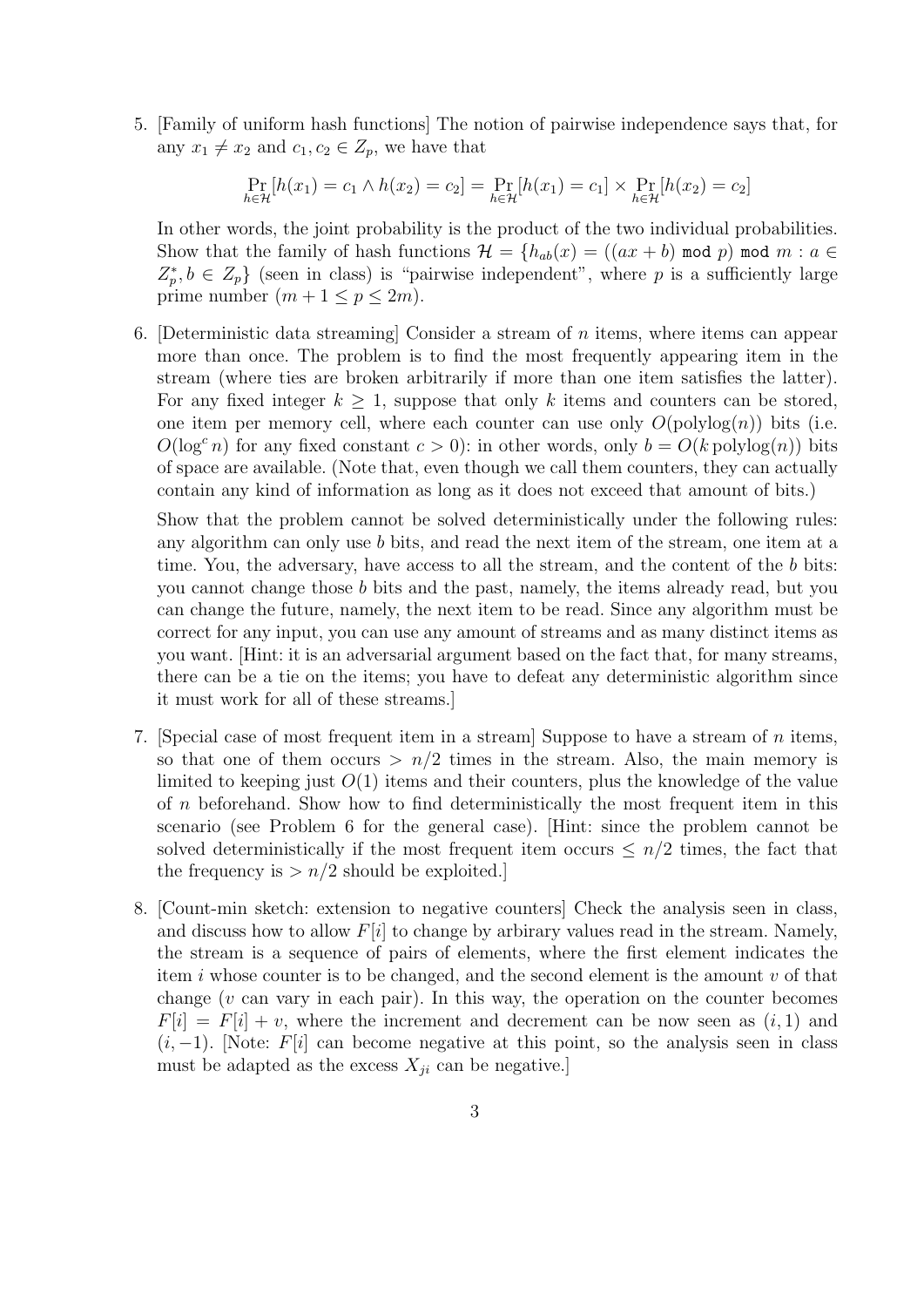- 9. [Count-min sketch: range queries] Show and analyze the application of count-min sketch to range queries  $(i, j)$  for computing  $\sum_{k=i}^{j} F[k]$ . Hint: reduce the latter query to the estimate of just  $t \leq 2 \log n$  counters  $c_1, c_2, \ldots, c_t$ . Note that in order to obtain a probability at most  $\delta$  of error (i.e. that  $\sum_{l=1}^{t} c_l > \sum_{k=i}^{j} F[k] + 2\epsilon \log n ||F||$ ), it does not suffices to say that it is at most  $\delta$  the probability of error of each individual counter  $c_l$ : while each counter is still the actual wanted value plus the residual as before, it is better to consider the sum V of these t wanted values and the sum  $X$  of these residuals, and apply Markov's inequality to  $V$  and  $X$  rather than on the individual counters.
- 10. [Space-efficient perfect hash] Consider the two-level perfect hash tables presented in [CLRS] and discussed in class. As already discussed, for a given set of  $n$  keys from the universe U, a random universal hash function  $h: U \to [m]$  is employed where  $m = n$ , thus creating n buckets of size  $n_j \geq 0$ , where  $\sum_{j=0}^{n-1} n_j = n$ . Each bucket j uses a random universal hash function  $h_j: U \to [m]$  with  $m = n_j^2$ . Key x is thus stored in position  $h_i(x)$  of the table for bucket j, where  $j = h(x)$ .

This problem asks to replace each such table by a bitvector of length  $n_j^2$ , initialized to all 0s, where key x is discarded and, in its place, a bit 1 is set in position  $h_i(x)$  (a similar thing was proposed in Problem 4 and thus we can have a one-side error). Design a space-efficient implementation of this variation of perfect hash, using a couple of tips. First, it can be convenient to represent the value of the table size in unary (i.e.,  $x$  zeroes followed by one for size x, so 000001 represents  $x = 5$  and 1 represents  $x = 0$ ). Second, it can be useful to employ a rank-select data structure that, given any bit vector  $B$  of b bits, uses additional  $o(b)$  bits to support in  $O(1)$  time the following operations on B:

- rank<sub>1</sub>(i): return the number of 1s appearing in the first i bits of B.
- select<sub>1</sub>(j): return the position i of the jth 1, if any, appearing in B (i.e.  $B[i] = 1$ and  $\text{rank}_1(i) = j$ ).

Operations  $\text{rank}_0(i)$  and  $\text{select}_0(j)$  can be defined in the same way as above. Also, note that  $o(b)$  stands for any asymptotic cost that is smaller than  $\Theta(b)$  for  $b \to \infty$ .

11. [Bloom filters vs. space-efficient perfect hash] The purpose of this exercise is to compare Bloom filters and space-efficient perfect hash in terms of number of bits required per key, under the assumption that they have a similar failure probability. Recall that classic Bloom filters use roughly  $1.44 \log_2(1/f)$  bits per key, as seen in class (where  $f = (1-p)^k$  is the failure probability minimized for  $p \approx e^{-\frac{k n}{m}} = 1/2$ ). The problem asks to extend the implementation required in Problem 10 to obtain a failure probability  $\leq f$  also for that variation of perfect hash. To this end, you can employ an additional random universal hash function  $s: U \to [m]$  with  $m = \lfloor 1/f \rfloor$ , called signature, so that  $s(x)$  is also stored (in place of x, which is discarded). In this way, the resulting space-efficient perfect hash table  $T$  has now a one-side error with failure probability of roughly f. When searching a key y using T, we may end up in finding a signature  $s(x)$  of a previously stored key x, so we compare  $s(y)$  and  $s(x)$ . Design a space-efficient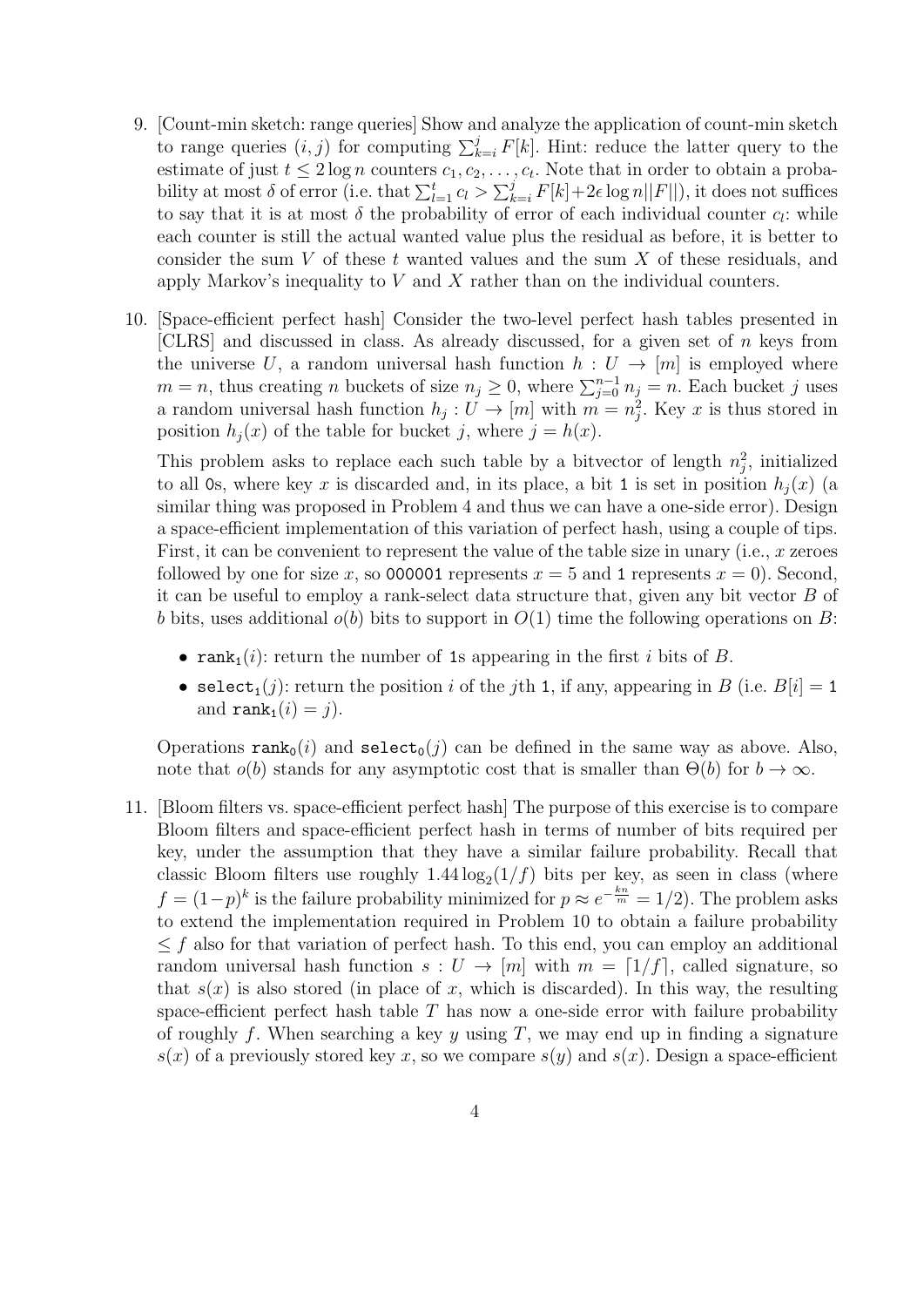efficient implementation of  $T$ , and compare the number of bits per key required by  $T$ with that required by Bloom filters.

- 12. [MinHash sketches] As discussed in class, for a min-wise independent family  $H$ , we can associate a sketch  $s(X) = \langle \min h_1(X), \min h_2(X), \ldots, \min h_k(X)\rangle$  with each set X in the given data collection, where  $h_1, h_2, \ldots, h_k$  are independently chosen at random from H. Consider now any two sets A and B, with their sketches  $s(A)$  and  $s(B)$ . Can you compute a sketch for  $A\cup B$  using just  $s(A)$  and  $s(B)$  in  $O(k)$  time? Can you prove that it is equivalent to compute  $s(A \cup B)$  from scratch directly from  $A \cup B$ ?
- 13. [Randomized min-cut algorithm] Consider the randomized min-cut algorithm discussed in class. We have seen that its probability of success is at least  $1/\binom{n}{2}$ 2  $\phi$ , where *n* is the number of its vertices.
	- Describe how to implement the algorithm when the graph is represented by adjacency lists, and analyze its running time. In particular, a contraction step can be done in  $O(n)$  time.
	- A weighted graph has a weight  $w(e)$  on each edge e, which is a positive real number. The min-cut in this case is meant to be min-weighted cut, where the sum of the weights in the cut edges is minimum. Describe how to extend the algorithm to weighted graphs, and show that the probability of success is still  $\geq 1/\binom{n}{2}$ 2 . [hint: define the weighted degree of a node]
	- Show that running the algorithm  $N$  times independently at random, and taking the minimum among the min-cuts thus produced, the probability of success can be made at least  $1 - 1/n^c$  for a constant  $c > 0$  (hence, with high probability).
- 14. [External memory implicit searching] Given a static input array A of N keys in the EMM (external memory or cache-aware model), describe how to organize the keys inside A by suitably permuting them during a preprocessing step, so that any subequent search of a key requires  $O(\log_B N)$  block transfers using just  $O(1)$  memory words of auxiliary storage (besides those necessary to store  $A$ ). Clearly, the CPU complexity should remain  $O(\log N)$ . Discuss the I/O complexity of the above preprocessing, assuming that it can uses  $O(N/B)$  blocks of auxiliary storage. (Note that the additional  $O(N/B)$  blocks are employed only during the preprocessing; after that, they are discarded as the search is implicit and thus just  $O(1)$  words can be employed.)
- 15. [Implicit navigation in vEB layout] Consider  $N = 2<sup>h</sup> 1$  keys where h is a power of 2, and the implicit cache-oblivious vEB layout of their corresponding complete binary tree, where the keys are suitably permuted and stored in an array of length N without using pointers (as it happens in the classical implicit binary heap but the rule here is different). The root is in the first position of the array. When traversing the tree from the root to a node, find a rule that, given the position of the current node, it is possible to locate in the array the positions of its left and right children. Observe that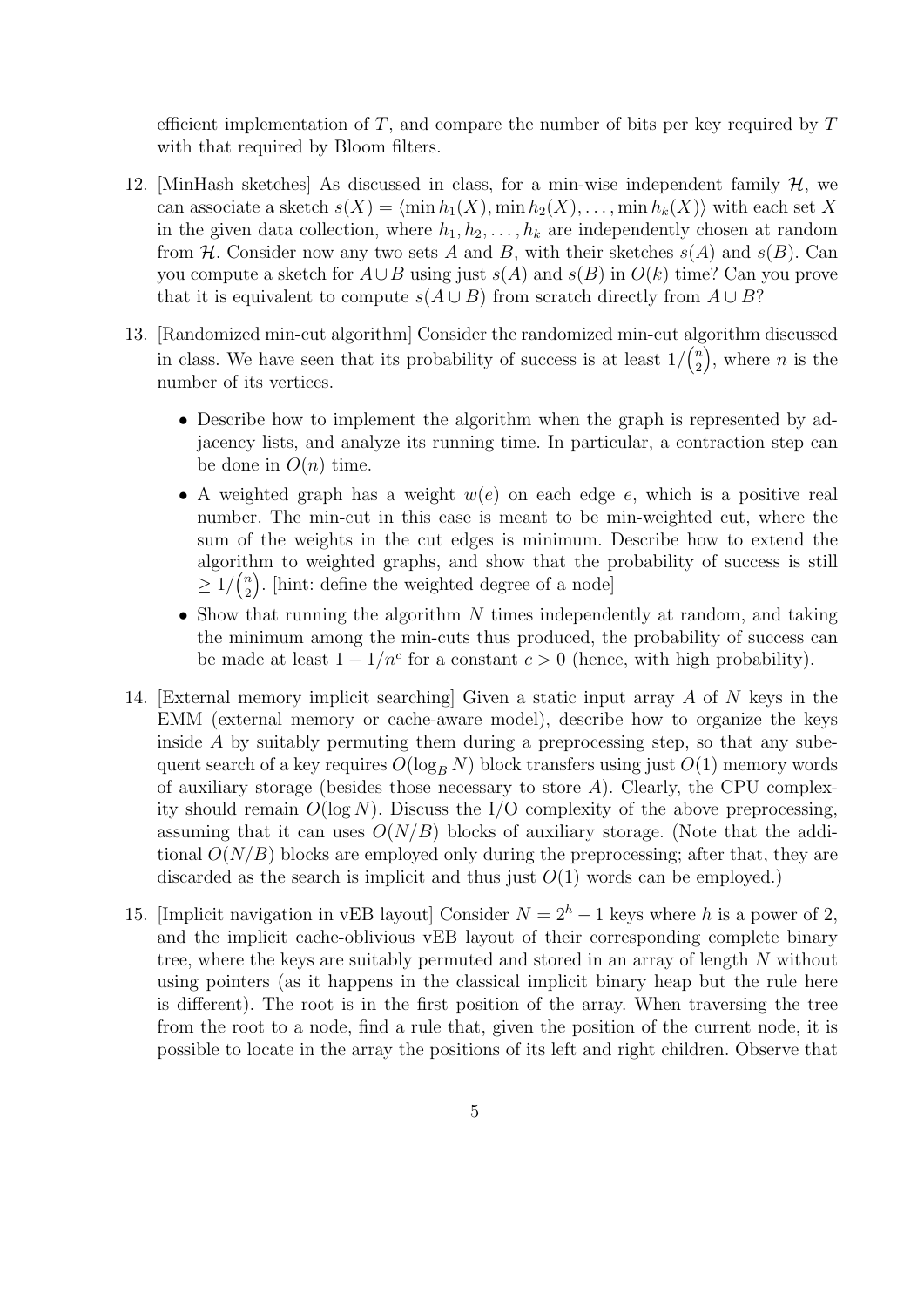this layout can be applied to obtain (a) a static binary search tree and (b) a heap data structure, discussing the cache complexity.

- 16. [1-D range query] Describe how to efficiently perform one-dimensional range queries for the search trees described in Problems 14 and 15. Given two keys  $k_1 \leq k_2$ , a range query asks to report all the keys k such that  $k_1 \leq k \leq k_2$ . Give an analysis of the cost of the proposed algorithm, asking yourself whether it is output-sensitive, namely, it takes  $O(\log_B N + R/B)$  block transfers where R is the number of reported keys.
- 17. [External memory mergesort] In the external-memory model (hereater EM model), show how to implement the k-way merge (where  $M \ge (k+1)B + \Theta(k)$ ), namely, how to simultaneously merge k sorted sequences of total length  $N$ , with an I/O cost of  $O(N/B)$  where B is the block transfer size. Also, try to minimize and analyze the CPU time cost.
- 18. [External memory (EM) permuting] Given two input arrays A and  $\pi$ , where A contains N elements and  $\pi$  contains a permutation of  $\{1, \ldots, N\}$ , describe and analyze an optimal external-memory algorithm for producing an output array  $C$  of  $N$  elements such that  $C[i] = A[\pi[i]]$  for  $1 \leq i \leq N$ .
- 19. [Suffix sorting in EM] Using the DC3 algorithm seen in class, and based on a variation of mergesort, design an EM algorithm to build the suffix array for a text of N symbols. The I/O complexity should be the same as that of standard sorting, namely,  $O(N/B \log_{M/B} N/B)$  block transfers.
- 20. [Wrong greedy for minimum vertex cover] Find an example of (family of) graphs for which the following greedy algorithm fails to give a 2-approximation for the minimum vertex cover problem (and prove why this is so). Start out with an empty  $\tilde{S}$ . Choose each time a vertex  $v$  with the largest number of incident edges in the current graph. Add v to  $\tilde{S}$  and remove its incident edges. Repeat the process on the resulting graph as long as there are edges in it. Return  $|S|$  as the approximation of the minimal size of a vertex cover for the original input graph. Generalize your argument to show that the above greedy algorithm cannot actually provide an  $r$ -approximation for any given constant  $r > 1$ . Hint: use a bipartite graph vith vertex set  $V_1$  and  $V_2$  where  $|V_1| \gg |V_2|$ and the degree distribution of  $V_1$ 's vertices is skewed while those of  $V_2$ 's vertices is almost uniform.]
- 21. [Greedy 2-approximation for MAX-CUT on weighted graphs] Prove that the greedy algorithm for MAX-CUT described in class gives also a 2-approximation for weighted graphs with positive real weights.
- 22. [Randomized 2-approximation for MAX-CUT] Prove that the following randomized algorithm provides a 2-approximation for MAX-CUT in expectation, namely, the expected cutsize is at least half of the optimal cutsize. Here are the steps. (1) For each vertex  $v \in V$ , toss an unbiased coin: if it is tail, insert v into C; else, insert v into